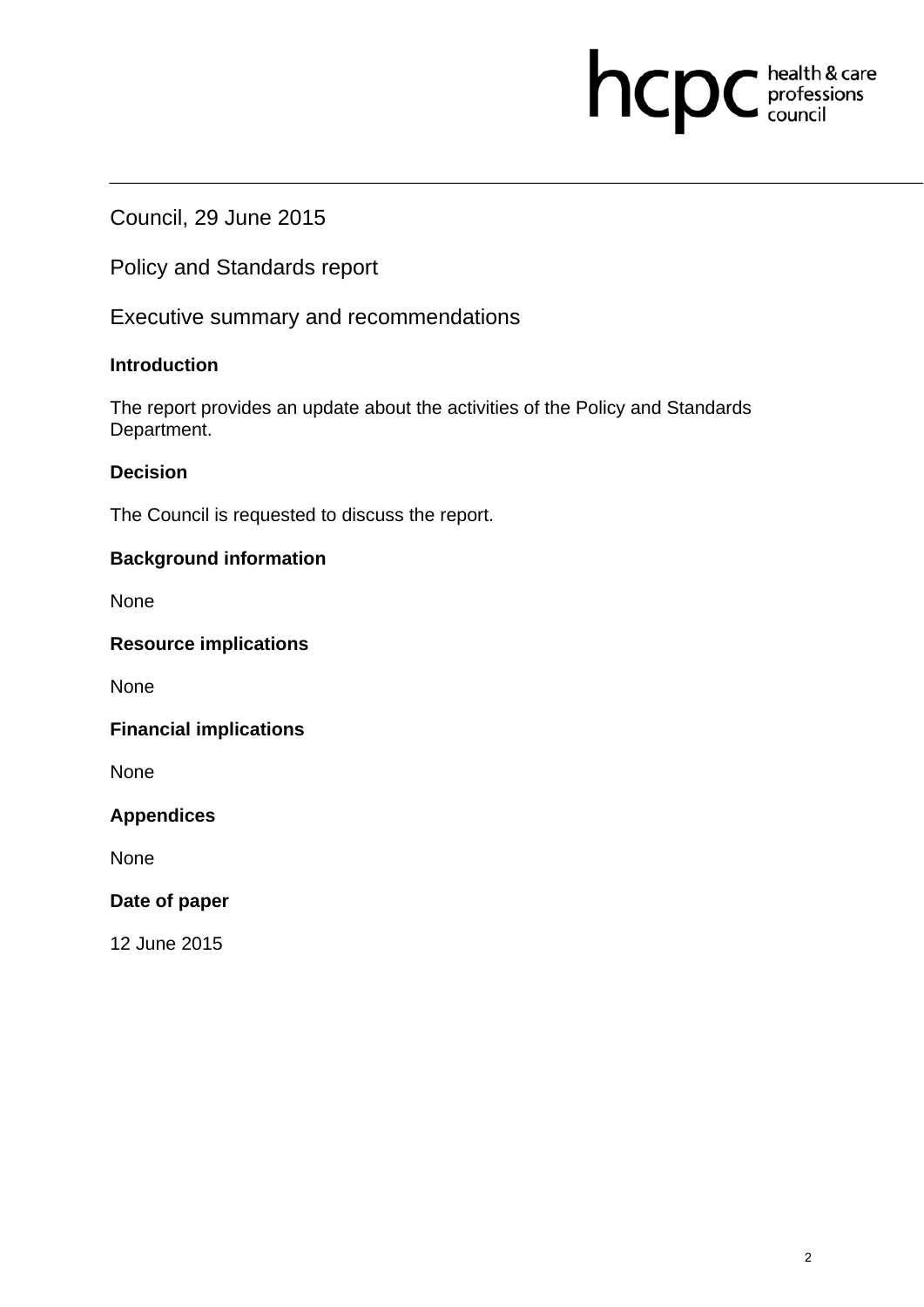

## **Policy and Standards Department – Council meeting, 29 June 2015**

The following provides an update about the work of the Department.

#### **Fees Rules**

 The Rules amendment order necessary to give effect to the Council's decision to increase the registration fees was laid in both Westminster and the Scottish Parliament on 29 May 2015. Subject to Parliamentary approval of those Rules, the fees are due to be increased on 1 August 2015.

#### **Medicines exemptions – orthoptists**

- NHS England recently consulted on proposals to allow orthoptists to undertake post-registration training, successful completion of which would give them the entitlement to sell, supply and administer medicines from an exemption list of medicines used in treating conditions of the eye.
- At its meeting in June 2015, the Education and Training Committee agreed and recommended to the Council a consultation document on proposed standards for orthoptists exemptions, which would be used to approve education and training programmes. The Committee was advised that the consultation was planned to take place in the summer, but that timescales may be subject to change.
- Since then, the Department of Health has advised that they would prefer we did not consult until a final ministerial decision has been made about whether to progress the proposed orthoptists exemptions. They have also advised of a delay in the project timescales, with legislation now planned to be in place in May 2016.
- As a result, the Council is not asked to ratify the Education and Training Committee's decision at this meeting. The Executive will ask for Council ratification once we are much clearer about when a consultation could take place (anticipated in autumn / early winter).

#### **Public health specialists**

A verbal update will be provided at the meeting.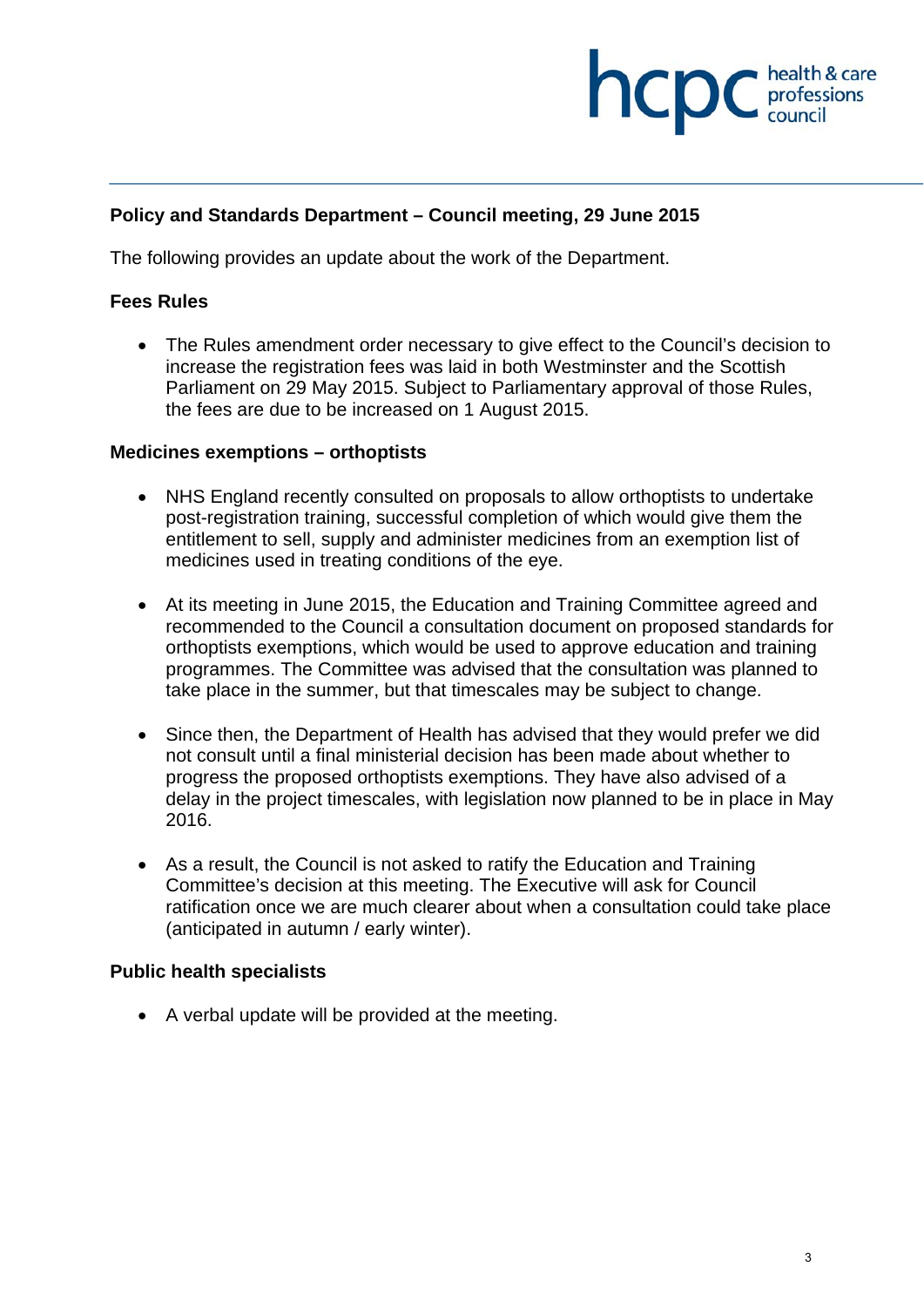# **Registration system Rules changes**

- The Registration Department is currently undertaking a major project to review all the registration processes and build a new registration system. Some of these changes will require amendments to the Registration and Fees Rules.
- At its meeting in June 2015, the Education and Training Committee (which has a statutory remit for registration matters) considered an outline paper about initial thinking on these changes.
- The Executive plans to develop a consultation document and arrange for Rules to be drafted, which would be considered by the Education and Training Committee and the Council in September 2015.
- Subject to the outcomes of a public consultation and parliamentary approval, we anticipate these changes might be in place in April 2016.

## **Research**

The following provides an update about all the on-going research activities managed by the Department.

- **CPD perceptions and experiences study (Qa research)**. The final report of this study is being finalised. The research team are due to present their findings to the Education and Training Committee at its meeting in September 2015. Overall, the findings have been positive about the existing CPD standards and audits. Areas for possible development / improvement include reviewing standard correspondence and reviewing and revising the published guidance.
- **Costs and impact of CPD (Durham University; commissioned by the Department of Health)**. A meeting has taken place with the research team to discuss the research. A literature review is underway. Interviews with groups including CPD assessors and employers and a registrant survey are planned. In the coming months the research team will collect data from CPD profiles.
- **Professionalism and conscientiousness in healthcare professionals study two (Durham University).** This study is in its final months and has followed on from a previous qualitative study looking at the construct of professionalism. The research team have developed, piloted and validated a tool for measuring professionalism in the paramedic profession. They are also developing a generic tool which might have wider applicability.
- **Preparation for practice (Kingston University / St George's University of London; part of the SETs review)**. A literature review is ongoing. An online survey of newly qualified registrants is taking place.